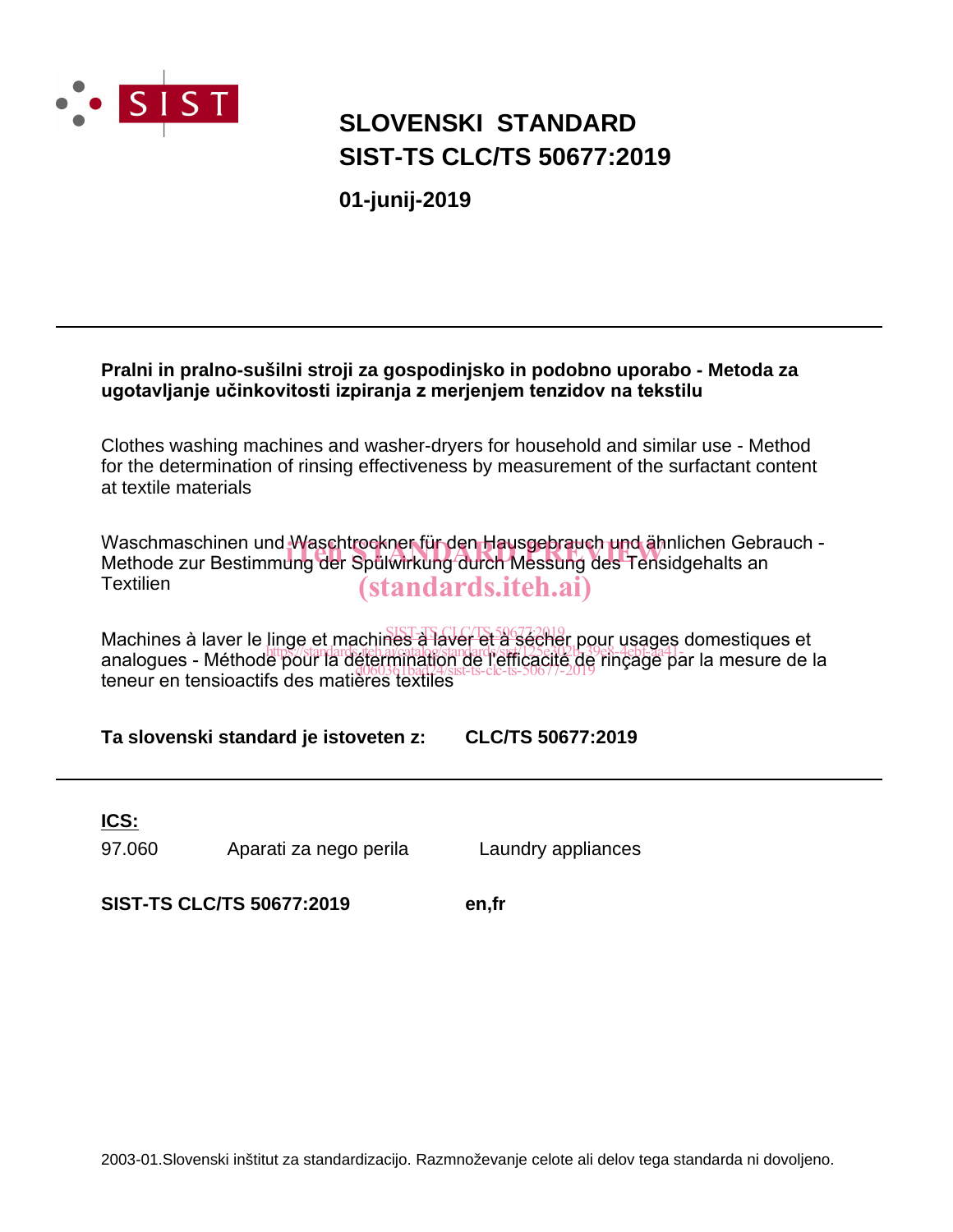# iTeh STANDARD PREVIEW (standards.iteh.ai)

SIST-TS CLC/TS 50677:2019 https://standards.iteh.ai/catalog/standards/sist/125e302b-39e8-4ebf-aa41 d060361bad24/sist-ts-clc-ts-50677-2019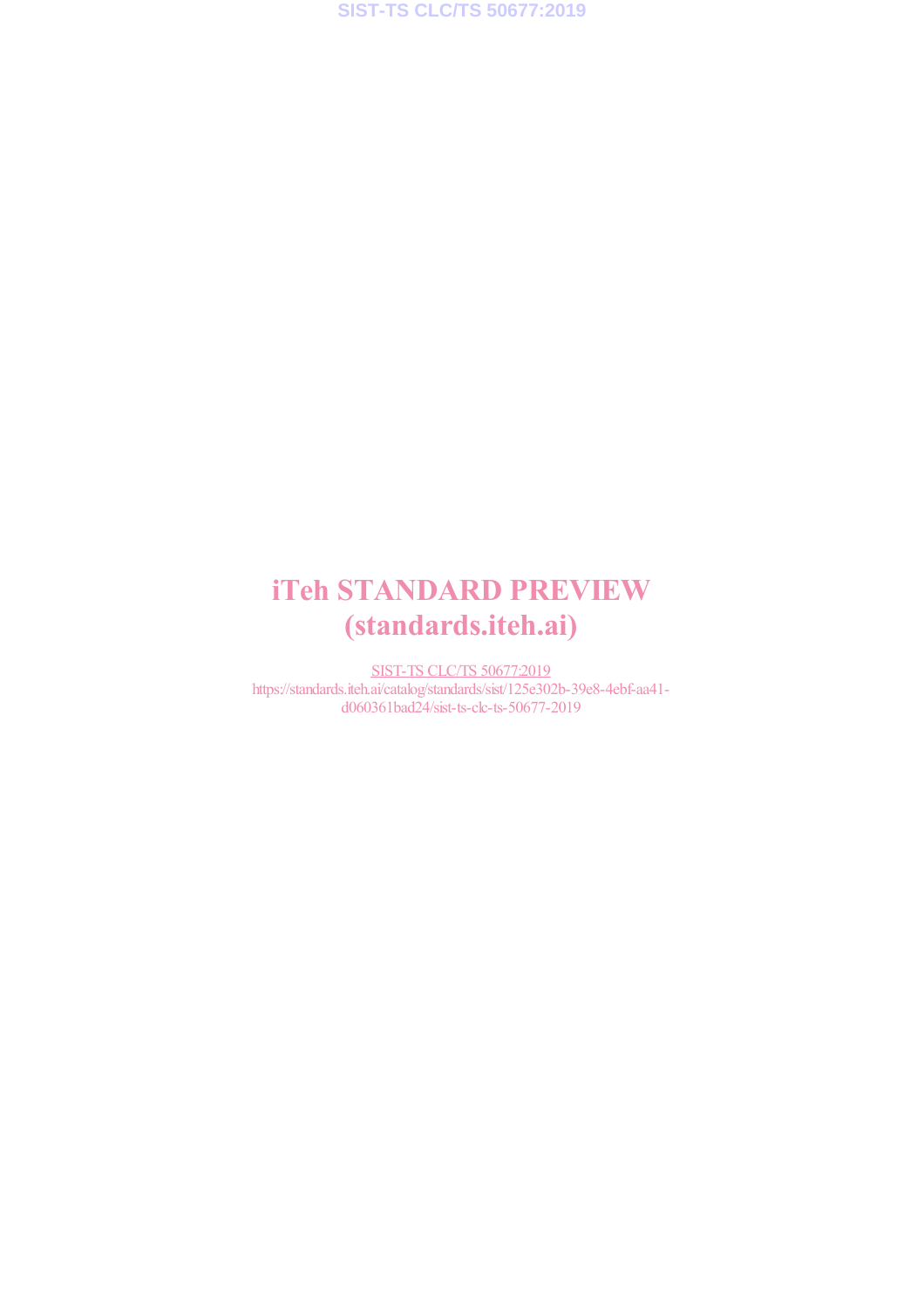### **SIST-TS CLC/TS 50677:2019**

# TECHNICAL SPECIFICATION SPÉCIFICATION TECHNIQUE TECHNISCHE SPEZIFIKATION

# **CLC/TS 50677**

March 2019

ICS 97.060

English Version

# Clothes washing machines and washer-dryers for household and similar use - Method for the determination of rinsing effectiveness by measurement of the surfactant content at textile materials

Machines à laver le linge et machines à laver et à sécher pour usages domestiques et analogues - Méthode pour la détermination de l'efficacité de rinçage par la mesure de la teneur en tensioactifs des matières textiles

 Waschmaschinen und Waschtrockner für den Hausgebrauch und ähnliche Zwecke - Verfahren zur Bestimmung der Spülwirkung durch Messung des Tensidgehalts an Textilien

This Technical Specification was approved by CENELEC on 2018-12-31.

CENELEC members are required to announce the existence of this TS in the same way as for an EN and to make the TS available promptly CENELEC members are required to announce the existence of this TS in the same way as for an EN a<br>at national level in an appropr<mark>iate form.</mark> It is permissible to keep conflicting national standards in force.

CENELEC members are the national electr<mark>otechnical committees of Austria,</mark> Belgium, Bulgaria, Croatia, Cyprus, the Czech Republic,<br>Denmark, Estonia, Finland, Former Yugoslav Republic of Macedonia, France, Germany, Greece, Denmark, Estonia, Finland, Former Yugoslav Republic of Macedonia, France, Germany, Greece, Hungary, Iceland, Ireland, Italy, Latvia, Lithuania, Luxembourg, Malta, the Netherlands, Norway, Poland, Portugal, Romania, Serbia, Slovakia, Slovenia, Spain, Sweden, Switzerland, Turkey and the United Kingdom. SIST-TS CLC/TS 50677:2019

https://standards.iteh.ai/catalog/standards/sist/125e302b-39e8-4ebf-aa41 d060361bad24/sist-ts-clc-ts-50677-2019



European Committee for Electrotechnical Standardization Comité Européen de Normalisation Electrotechnique Europäisches Komitee für Elektrotechnische Normung

**CEN-CENELEC Management Centre: Rue de la Science 23, B-1040 Brussels** 

© 2019 CENELEC All rights of exploitation in any form and by any means reserved worldwide for CENELEC Members.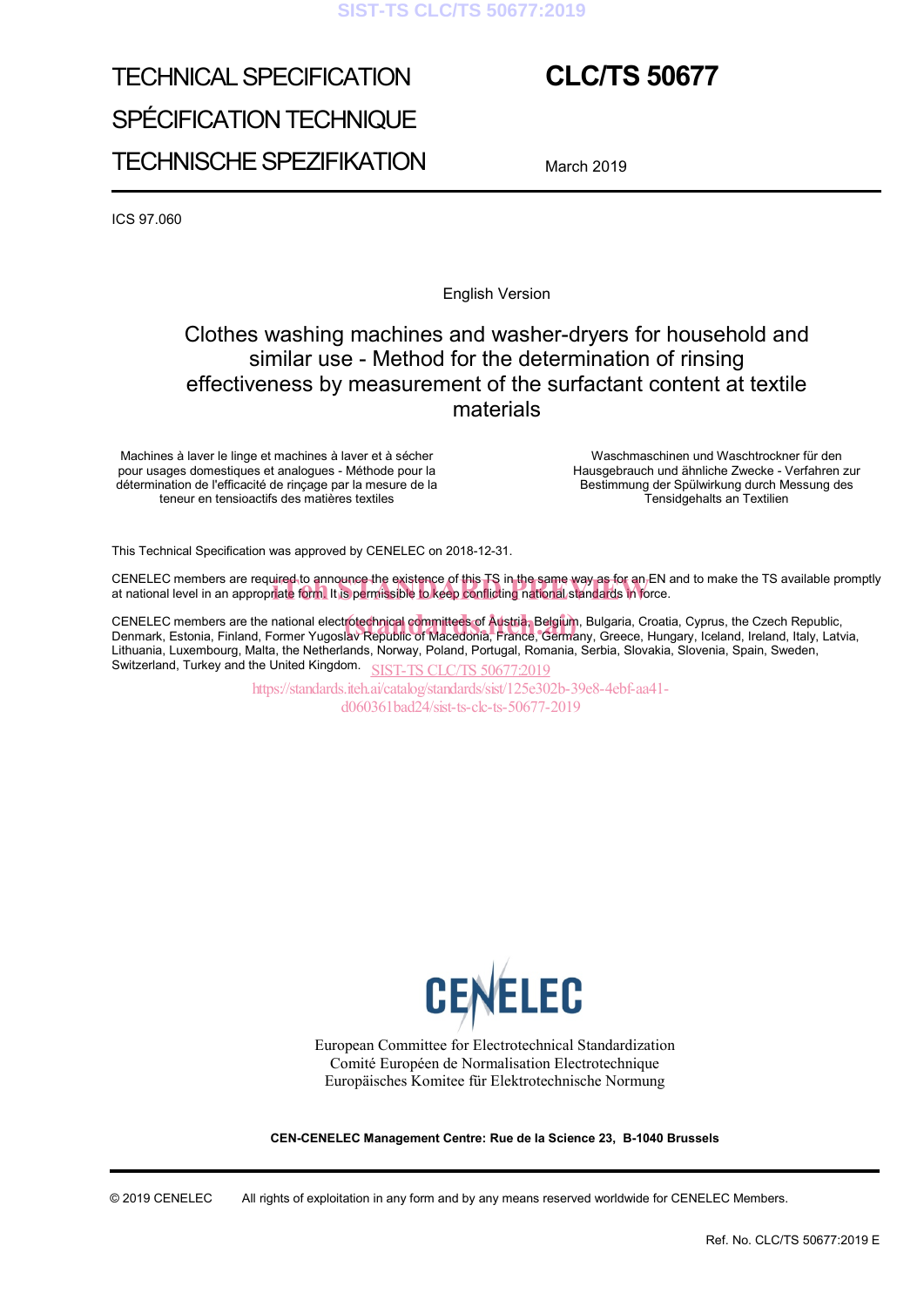## **SIST-TS CLC/TS 50677:2019**

## CLC/TS 50677:2019 (E)

# **Contents**

| 1            |                                                                                |  |  |  |
|--------------|--------------------------------------------------------------------------------|--|--|--|
| $\mathbf{2}$ |                                                                                |  |  |  |
| 3            |                                                                                |  |  |  |
|              |                                                                                |  |  |  |
| 4            |                                                                                |  |  |  |
| 4.1          |                                                                                |  |  |  |
| 4.2          |                                                                                |  |  |  |
| 5            |                                                                                |  |  |  |
| 6            |                                                                                |  |  |  |
| 6.1          |                                                                                |  |  |  |
| 6.1.1        |                                                                                |  |  |  |
| 6.1.2        |                                                                                |  |  |  |
| 6.1.3        |                                                                                |  |  |  |
| 6.1.4        |                                                                                |  |  |  |
| 6.1.5        |                                                                                |  |  |  |
| 6.1.6        |                                                                                |  |  |  |
| 6.1.7        |                                                                                |  |  |  |
| 6.1.8        |                                                                                |  |  |  |
| 6.1.9        |                                                                                |  |  |  |
| 6.1.10       |                                                                                |  |  |  |
| 6.1.11       |                                                                                |  |  |  |
| 6.1.12       |                                                                                |  |  |  |
| 6.1.13       |                                                                                |  |  |  |
| 6.1.14       |                                                                                |  |  |  |
| 6.1.15       |                                                                                |  |  |  |
| 6.1.16       |                                                                                |  |  |  |
| 6.1.17       |                                                                                |  |  |  |
| 6.1.18       |                                                                                |  |  |  |
| 6.1.19       |                                                                                |  |  |  |
| 6.1.20       |                                                                                |  |  |  |
| 6.2          |                                                                                |  |  |  |
| 6.2.1        |                                                                                |  |  |  |
| 6.2.2        |                                                                                |  |  |  |
| 6.2.3        |                                                                                |  |  |  |
| 6.2.4        |                                                                                |  |  |  |
| 6.2.5        |                                                                                |  |  |  |
| 6.3          |                                                                                |  |  |  |
| 6.3.1        |                                                                                |  |  |  |
| 6.3.2        |                                                                                |  |  |  |
| 6.3.3        |                                                                                |  |  |  |
| 6.3.4        |                                                                                |  |  |  |
| 6.4          |                                                                                |  |  |  |
| 6.4.1        |                                                                                |  |  |  |
| 6.4.2        |                                                                                |  |  |  |
| 7            |                                                                                |  |  |  |
|              | Annex A (normative) Procedure for Determining Detergent Concentration Curve 19 |  |  |  |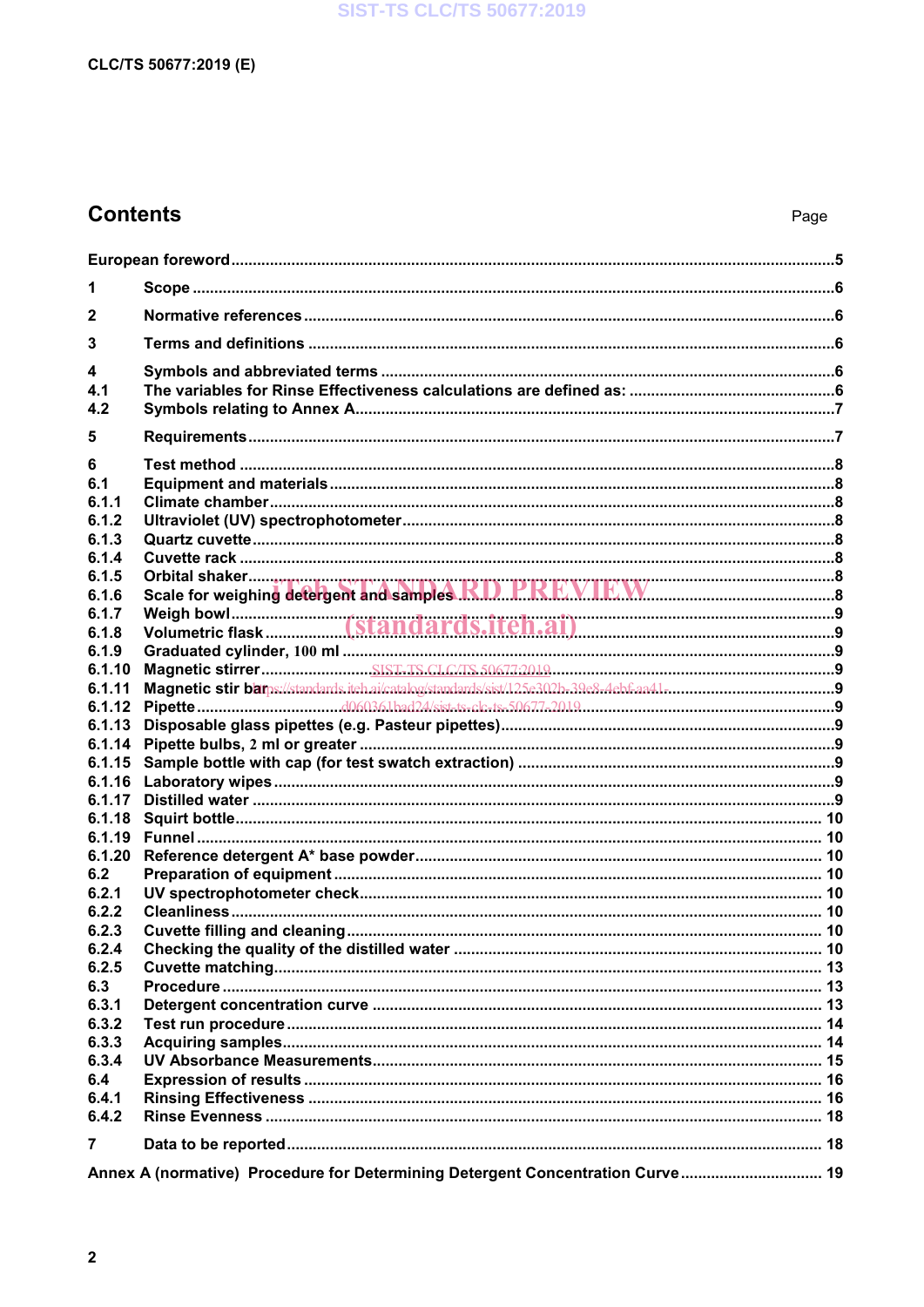| Single sample data (per detergent sample) + D + R + V + E W + C + V + C + 23 |
|------------------------------------------------------------------------------|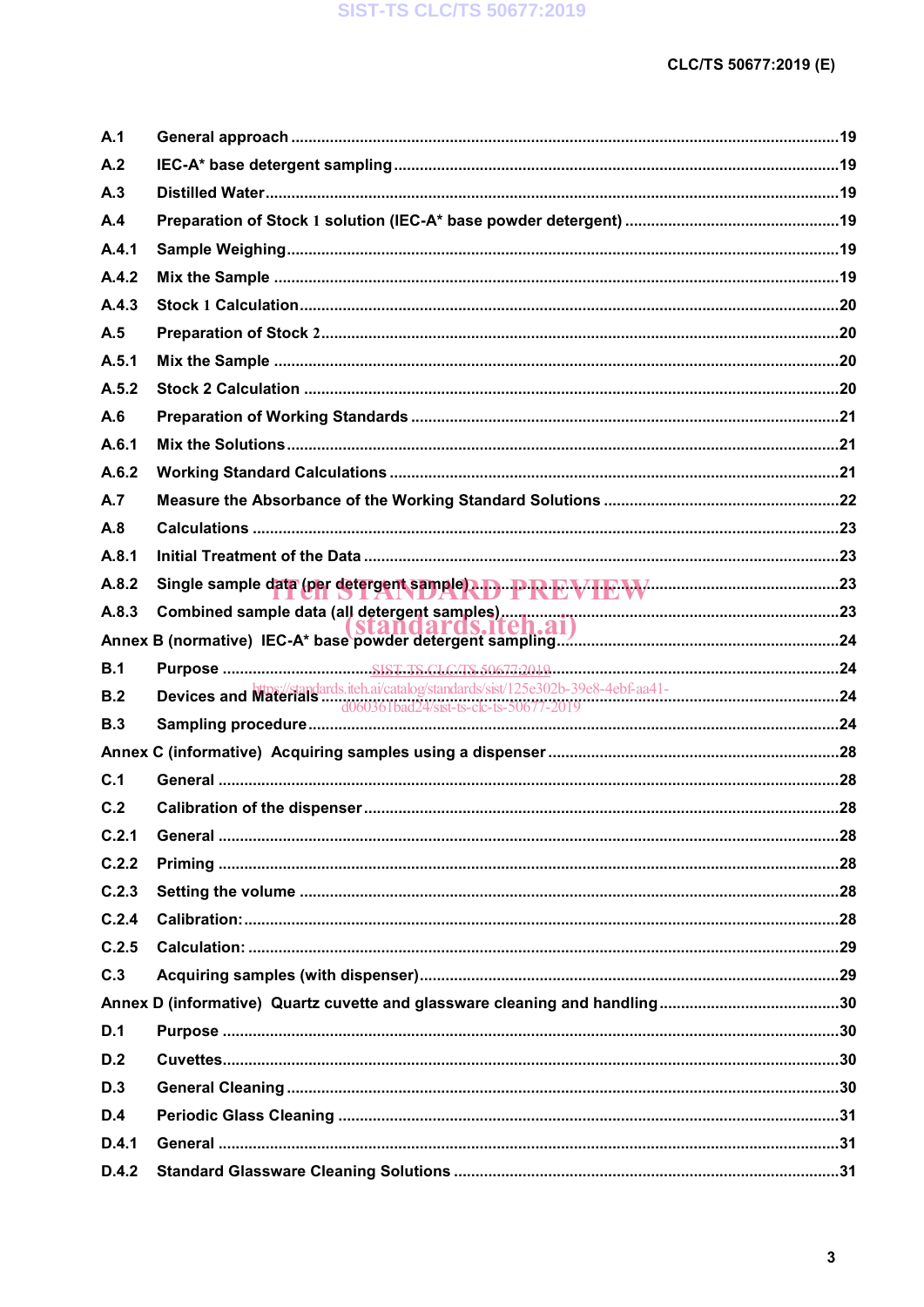## **SIST-TS CLC/TS 50677:2019**

### **CLC/TS 50677:2019 (E)**

| G.1 |  |  |  |
|-----|--|--|--|
| G.2 |  |  |  |
| G.3 |  |  |  |
| G.4 |  |  |  |
| G.5 |  |  |  |
|     |  |  |  |

# iTeh STANDARD PREVIEW (standards.iteh.ai)

SIST-TS CLC/TS 50677:2019 https://standards.iteh.ai/catalog/standards/sist/125e302b-39e8-4ebf-aa41d060361bad24/sist-ts-clc-ts-50677-2019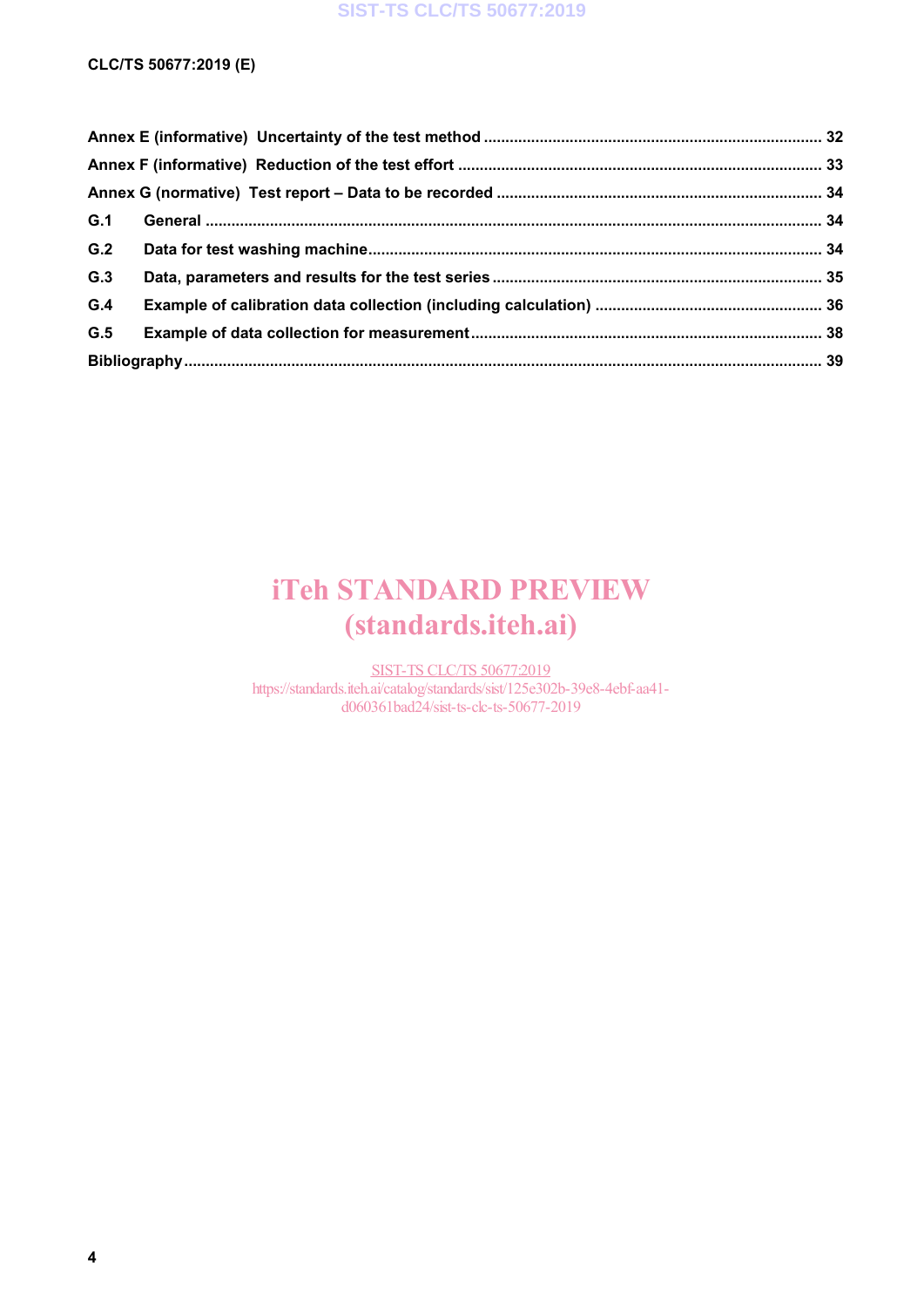# **European foreword**

This document (CLC/TS 50677:2019) has been prepared by CLC/TC 59X "Performance of household and similar electrical appliances".

Attention is drawn to the possibility that some of the elements of this document may be the subject of patent rights. CENELEC shall not be held responsible for identifying any or all such patent rights.

# iTeh STANDARD PREVIEW (standards.iteh.ai)

SIST-TS CLC/TS 50677:2019 https://standards.iteh.ai/catalog/standards/sist/125e302b-39e8-4ebf-aa41 d060361bad24/sist-ts-clc-ts-50677-2019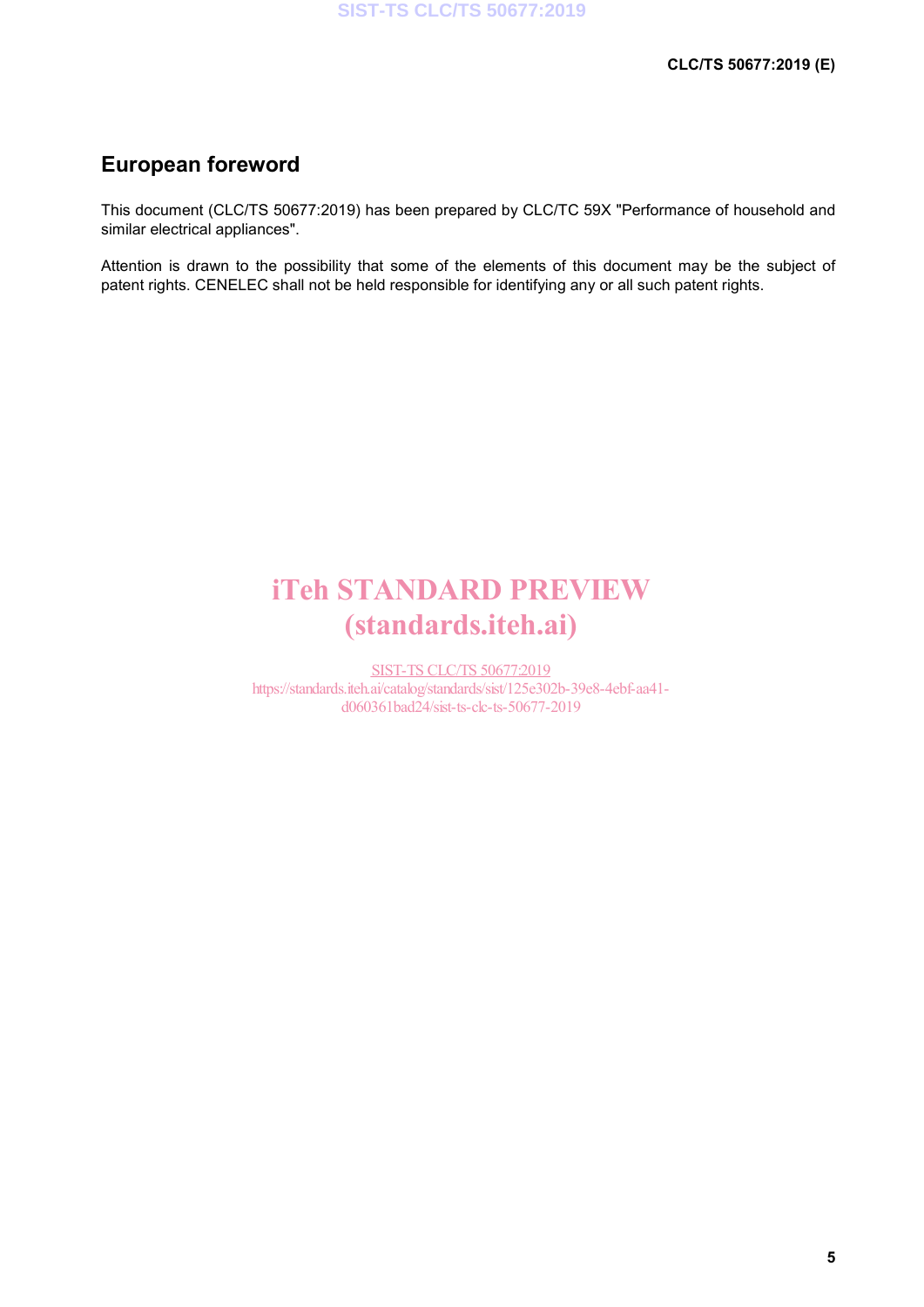### **1 Scope**

This Technical Specification provides a method for the evaluation of the rinsing effectiveness of household clothes washing machines, washer dryers and commercial washing machines. The amount of residual linear alkylbenzene sulfonate surfactant (LAS) extracted from the unstained test swatches of the strips used in the washing performance test is determined. This is accomplished by measuring the ultraviolet (UV) light absorbance at the wavelength particular to LAS, a key ingredient of the detergent.

Assuming a fixed linear relationship between LAS amount and quantity of detergent mixture and using a concentration versus absorbance curve developed as part of this procedure, the absorbance values are then converted into detergent concentrations, which together with the test solution mass data, yields detergent quantities. This assumption is done, because in the frame of this test it is not possible to determine the exact amount of LAS involved, even in the concentration curves, but only the amount of detergent used.

On the textiles, this linear relationship is not given, but it is nevertheless used to express the amount of LAS as determined by UV light absorbance measurements in terms of a detergent amount.

Using a concentration versus absorbance curve developed as part of this procedure, the absorbance values can then be converted into detergent concentrations, which together with the test solution mass data, yields detergent quantities.

### **2 Normative references**

The following documents are referred to in the text in such a way that some or all of their content constitutes requirements of this document. For dated references, only the edition cited applies. For<br>undated references, the latest edition of the referenced document (including any amendments) applies. undated references, the latest edition of the referenced document (including any amendments) applies.

EN 60456:2016, *Clothes washing machines for household use L. Methods for measuring the performance (IEC 60456)*

#### SIST-TS CLC/TS 50677:2019

**3 Terms and definitions** dards.iteh.ai/catalog/standards/sist/125e302b-39e8-4ebf-aa41-

d060361bad24/sist-ts-clc-ts-50677-2019

No terms and definitions are listed in this document.

ISO and IEC maintain terminological databases for use in standardization at the following addresses:

- IEC Electropedia: available at http://www.electropedia.org/
- ISO Online browsing platform: available at http://www.iso.org/obp

#### **4 Symbols and abbreviated terms**

#### **4.1 The variables for Rinse Effectiveness calculations are defined as:**

| $Asp_a$       | average absorbance                                  |
|---------------|-----------------------------------------------------|
| $Asp_{avg,j}$ | average net absorbance of the sample $j^{(1)}$      |
| $Asp_i$       | net absorbance for specimen $i1$                    |
| $Asp_{i,223}$ | absorbance reading at 223 nm for specimen $i^{(1)}$ |
| $Asp_{i,330}$ | absorbance reading at 330 nm for specimen $i^{(1)}$ |
| $Asp_m$       | peak absorbance at wavelength $m1$                  |

 $1)$  Care shall be taken in the calculations of Clause 6, as these variables are depending on additional parameters, e.g. index of the sample, swatch or test run.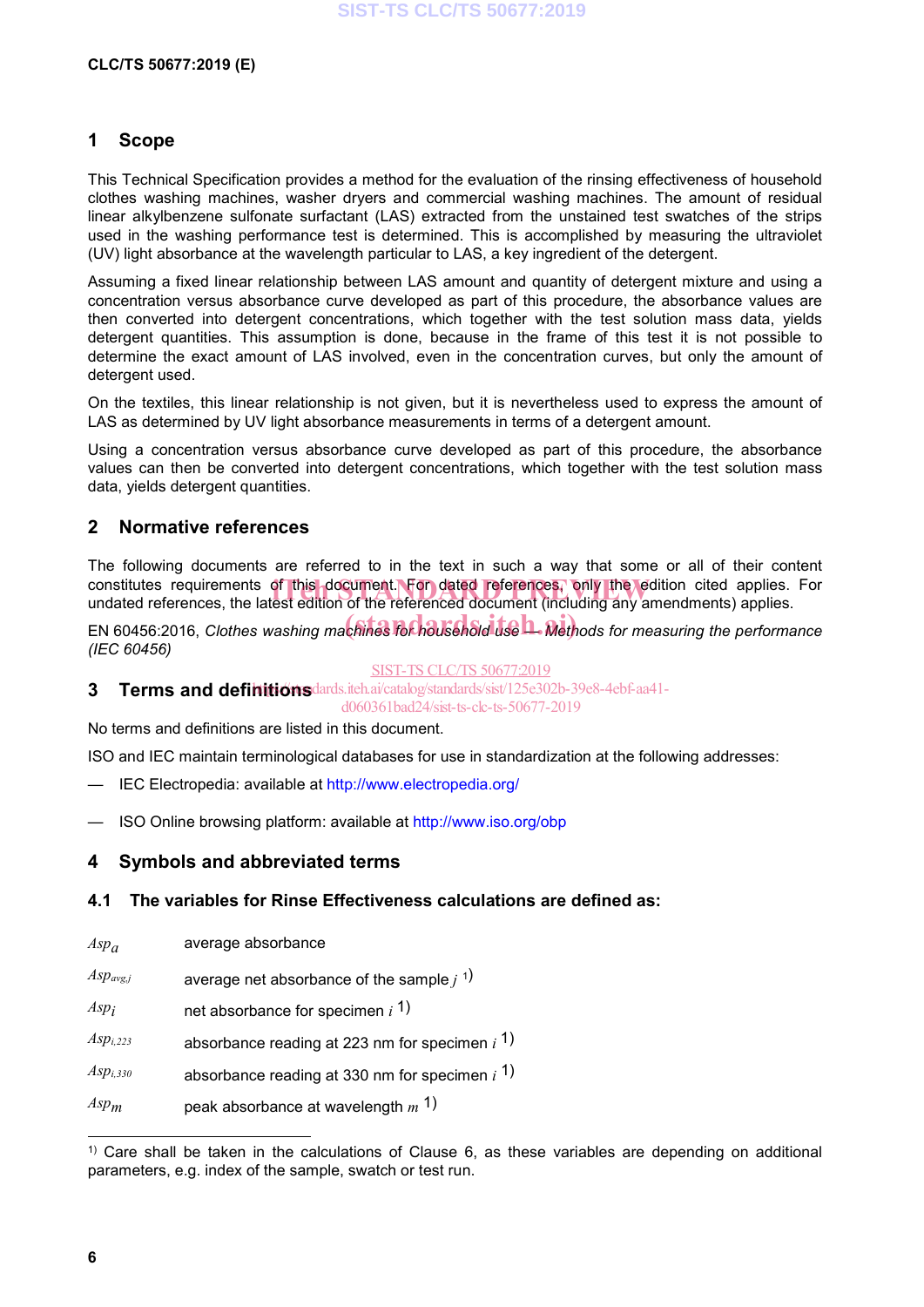| $Asp_{r,m}$       | relative peak absorbance at wavelength $m1$                                                              |
|-------------------|----------------------------------------------------------------------------------------------------------|
| Cs <sub>j</sub>   | concentration of detergent in sample $j^{(1)}$                                                           |
| $Ds_j$            | mass of detergent recovered from sample $j^{(1)}$                                                        |
| $Dsw_{avg,l}$     | average ratio of mass of detergent recovered per gram<br>of test swatch from the test run l              |
| $Dsw_k$           | ratio of mass of detergent of test swatch $k1$ )                                                         |
| DL <sub>1</sub>   | ratio of mass of detergent of test run l                                                                 |
| $i, j, k$ and $l$ | index of specimens, samples, swatches and test run                                                       |
| m                 | slope of the detergent concentration curve                                                               |
| n                 | number of cuvettes, specimens, samples, swatches or<br>test runs <sup>2)</sup>                           |
| R                 | Rinse Effectiveness (average of all test runs)                                                           |
| Re                | <b>Rinse Evenness Score</b>                                                                              |
| $S_R$             | standard deviation of the Rinse Effectiveness                                                            |
| $S_{r,l}$         | standard deviation of the ratio of mass of detergent<br>recovered per gram of test swatch for test run l |
| $Wsw_k$           | weight of test swatch & TANDARD PREVIEW                                                                  |
| $Ws_j$            | weight of water in sample i <sup>1</sup> ) dards.iteh.ai)                                                |
| 4.2               | <b>Symbols relating to Annex A</b>                                                                       |
| b                 | YIS 506772019<br>intercept of the detergent concentration curve / 125e302b-39e8-4ebf-aa41-               |
| <b>CWSS</b>       | detergent concentration of Working Standard Solution 019                                                 |
| $m_{det}$         | mass of detergent                                                                                        |
| m                 | slope of the detergent concentration curve                                                               |
| m <sub>1</sub>    | mass of transferred Stock 1 solution                                                                     |
| m <sub>2</sub>    | mass of transferred Stock 2 solution                                                                     |
| St <sub>1</sub>   | concentration of Stock 1 solution                                                                        |
| St <sub>2</sub>   | concentration of Stock 2 solution                                                                        |
| у                 | absorbance value of the sample                                                                           |
| х                 | concentration of the detergent in the sample                                                             |

# **5 Requirements**

(Not available in this document.)

 <sup>2)</sup> Care shall be taken, as numbers of different parameters are different.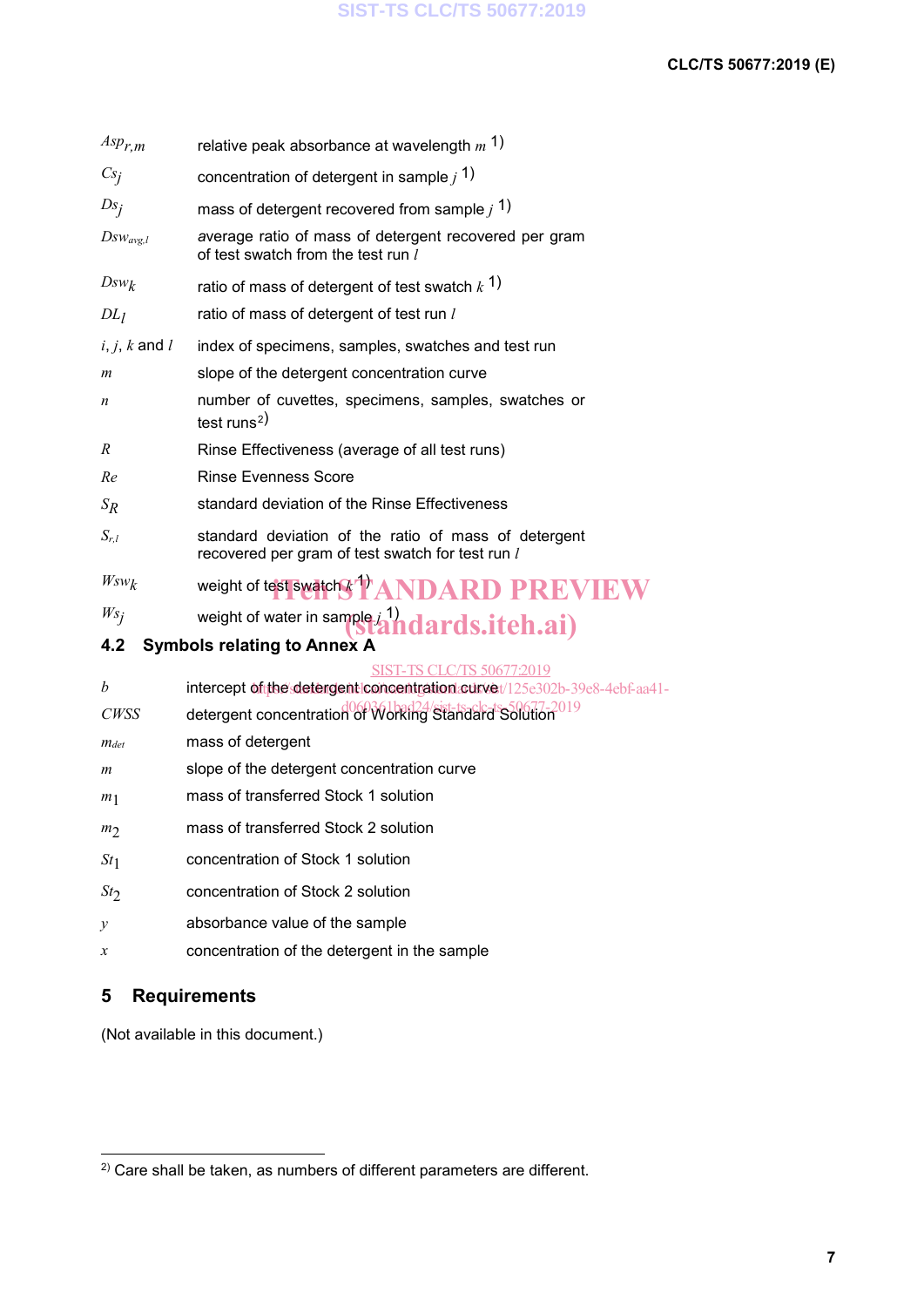### **6 Test method**

#### **6.1 Equipment and materials**

NOTE This materials list is additional to the materials list in EN 60456:2016, 5.4.

#### **6.1.1 Climate chamber**

The ambient temperature and relative humidity in the climate chamber shall be maintained at:

- temperature:  $(20 \pm 2)$  °C
- relative humidity:  $(65 \pm 5)$  %.

#### **6.1.2 Ultraviolet (UV) spectrophotometer**

The absorption of the ultraviolet light shall be measured with a ultraviolet spectrophotometer with the following specifications:

- wavelength range: 190 nm to 1100 nm
- spectral bandwidth: ≤ 1 nm
- wavelength accuracy (at  $D_2$  peak 656,1 nm): 0,2 to 0,2 nm
- wavelength repeatability (10 measurements at 656,1 nm, slit width  $1$  nm): -0,05 to 0,05 nm
- $-$  photometric range: 0,1 to 3,0 A  $(\mathrm{standards.}iteh.ai)$
- photometric accuracy (UV with K<sub>2</sub>Cr<sub>2</sub>O<sub>7)</sub>. Ph.Eur. at } A};<sub>7:20</sub>02 to 0,02 A

https://standards.iteh.ai/catalog/standards/sist/125e302b-39e8-4ebf-aa41-

— photometric repeatability (10 measurements with K<sub>2</sub>Cr<sub>2</sub>O<sub>7</sub>x,Ph.Eur. at 1 A): - 0,002 to 0,002 nm.

The spectrophotometer has to be calibrated regularly according to the manufacturer's specification.

#### **6.1.3 Quartz cuvette**

The cuvettes to be used for the measurement of the ultraviolet absorption shall be rectangular with a path length of 10 mm and be made from quartz

#### **6.1.4 Cuvette rack**

(Not specified in this document.)

#### **6.1.5 Orbital shaker**

The device for the extraction of the linear alkylbenzene sulfonate shall be an orbital shaker. The orbital shaker shall have a device for securing sample bottles on it.

Orbit: 4 mm to 20 mm

Shaker speed: ≥ 350 r/min

NOTE The speed of the shaker can be checked by a tachometer, either optical by light beam reflection or mechanical by a magnetic sensor. For details it is advised to refer to the manufacturer's specification.

#### **6.1.6 Scale for weighing detergent and samples**

Minimum specification: 0 to 150 g range with

Minimum resolution: 0,001 g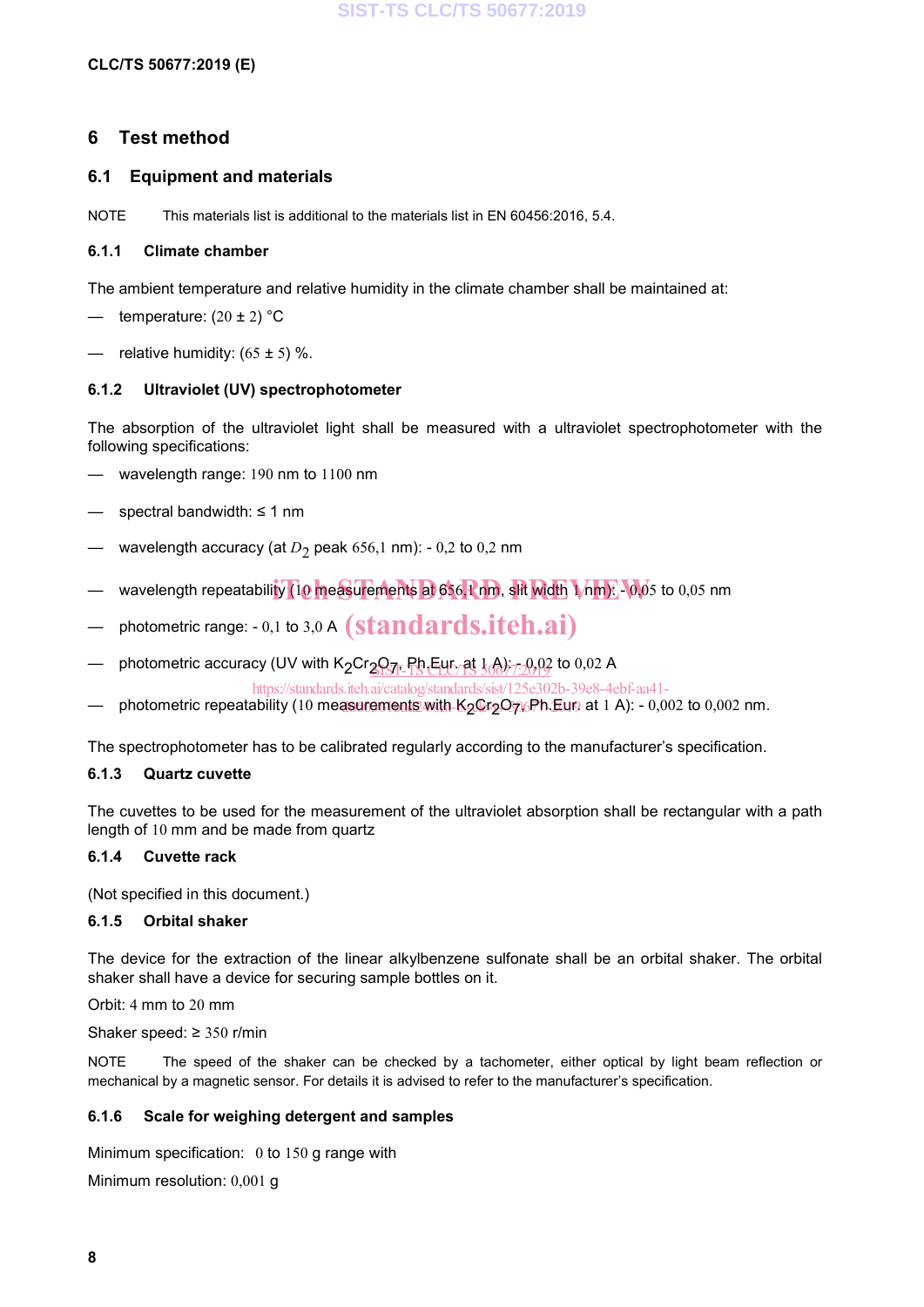Accuracy:  $\pm 0,002$  g

#### **6.1.7 Weigh bowl**

(Not specified in this document.)

#### **6.1.8 Volumetric flask**

For the preparation of the working standards for calibration volumetric flasks with a volume of 100 ml and 1 000 ml shall be used.

#### **6.1.9 Graduated cylinder, 100 ml**

(Not specified in this document.)

#### **6.1.10 Magnetic stirrer**

(Not specified in this document.)

#### **6.1.11 Magnetic stir bar**

Small, medium and large stir bars shall be used.

#### **6.1.12 Pipette**

Pipette of volume 1, 2, 5, 10 and 25 ml shall be used.

#### **6.1.13 Disposable glass pipettes (e.g. Pasteur pipettes)**

Disposable glass pipettes without cotton stoppers, non sterile and with a volume of 2 ml or greater shall be Disposable glass pipertes whilout content steppers, non sighted and will used for transferring the extract to the cuverties.  $ards.iteh.ai)$ **ich STANDARD PREVIEW** 

NOTE A transfer pipette with disposable plastic tips can be used in place of glass pipettes after correlation tests. SIST-TS CLC/TS 50677:2019

6.1.14 **Pipette bulbs, priktor greater** ai/catalog/standards/sist/125e302b-39e8-4ebf-aa41d060361bad24/sist-ts-clc-ts-50677-2019

(Not specified in this document.)

#### **6.1.15 Sample bottle with cap (for test swatch extraction)**

For the extraction of the test swatches plastic bottles with cap made from high-density polyethylene with a volume of 125 ml and a diameter of 5 cm shall be used.

#### **6.1.16 Laboratory wipes**

(Not specified in this document.)

#### **6.1.17 Distilled water**

All water used for extractions, dilutions and the preparation of calibration standards shall meet the following criteria:

Conductivity at  $25 \text{ °C}$ :  $\leq 1 \text{ µS/cm}$ .

Net absorbance (223 nm to 330 nm): - 0,002 to 0,002 A.

Absorbance curve spectrum 200 nm to 350 nm: no relative peak absorbance greater than  $\pm$  0,002 A in the range between 223 nm to 330 nm.

The procedure for calculating these values is given in 6.2.4.

NOTE Water prepared by methods other than distillation having equivalent specifications can be used instead of distilled water.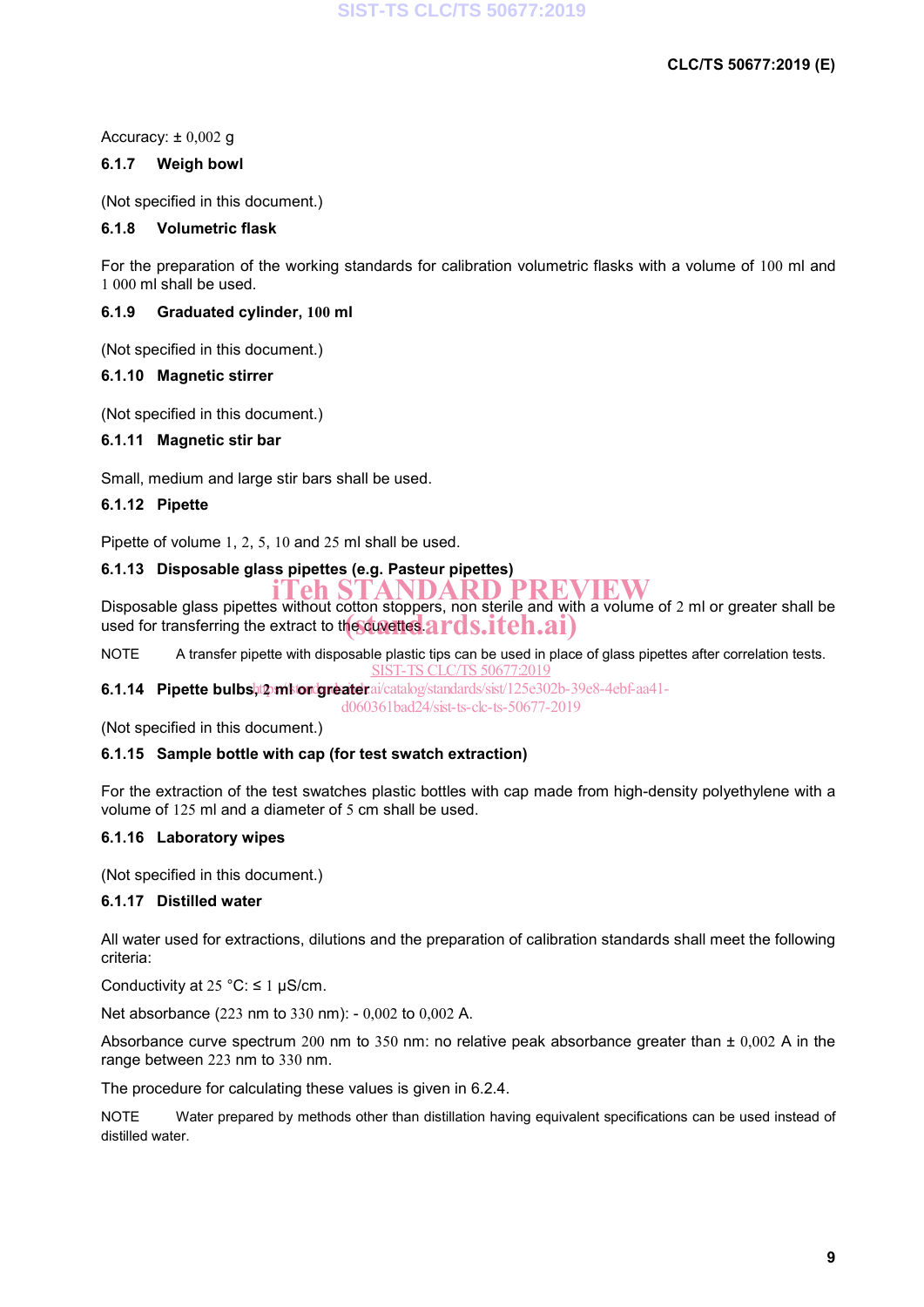#### **6.1.18 Squirt bottle**

Material: high-density polyethylene

#### **6.1.19 Funnel**

(Not specified in this document.)

#### **6.1.20 Reference detergent A\* base powder**

The detergent used for calibration is IEC-A\* as described in EN 60456:2016. Only the base powder IEC-A\* shall be used for the determination of the calibration curve. The calibration shall be done with the batch of detergent used for washing.

NOTE This document only refers to IEC-A\* as detergent. It is possible to use other detergents than IEC-A\*. For all cases the calibration shall be done with the detergent used for washing.

### **6.2 Preparation of equipment**

(Not specified in this document.)

#### **6.2.1 UV spectrophotometer check**

Turn on the UV spectrophotometer. It should be run approximately 30 min before measurements (refer to the manufacturer's specification).

If the instrument has a built-in self-check function, perform the self-check once a day before measuring data. This may be included in the calibration report.  $\bf{AND}$   $\bf{PREVIRW}$ 

#### **6.2.2 Cleanliness**

# (standards.iteh.ai)

All materials that come in contact with detergent, distilled water, Stock 1, Stock 2 or the working standard solutions shall be cleaned and thoroughly rinsed with distilled water then dried before use. A professional laboratory dishwasher may be used for this purposendards/sist/125e302b-39e8-4ebf-aa41d060361bad24/sist-ts-clc-ts-50677-2019

## **6.2.3 Cuvette filling and cleaning**

The cuvettes should be handled by the opaque sides only. Do not touch the clear sides of the cuvettes.

To avoid air bubbles, fill by running the solution down the side of the cuvette. Fill cuvettes without soiling or wetting the exterior measuring surface. If air bubbles are present, eliminate them by holding the cuvette at a slight angle and tapping the opaque side as many times as necessary to release the bubbles.

To prevent liquid from running down the cuvette surface after discharging, place the cuvette head first on a clean position of a lint-free tissue for some seconds. Replace the tissue from time to time if no clean position is left.

If a cuvette gets wet on the outside, clean the cuvette and re-check with distilled water. Do not only wipe/dry the cuvette surface with a tissue. Remaining residues in the UV-area are not visible.

NOTE See Annex D (informative), Quartz cuvette and glassware cleaning and handling.

#### **6.2.4 Checking the quality of the distilled water**

#### **6.2.4.1 General**

Take a spectrum (200 nm to 350 nm) of the distilled water used for testing as described in 6.2.4.2 f).

If

a) the calculated net absorbance value (223 nm to 330 nm) is greater than  $\pm 0.002$  A

or